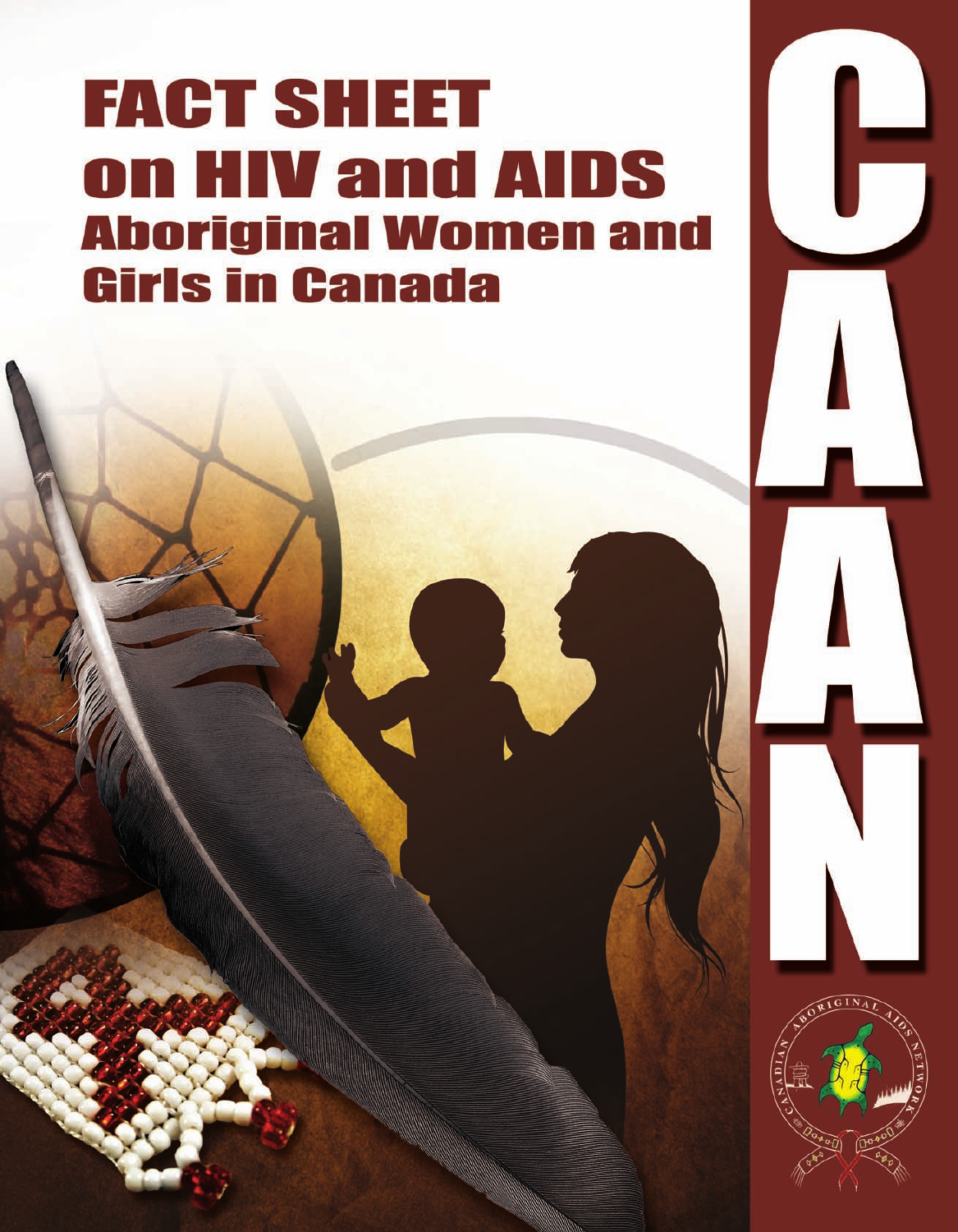# **FACT SHEET on HIV and AIDS**

# **Aboriginal Women and Girls in Canada**

#### **Aboriginal Women & Girls**

It is not the intent of this fact sheet to homogenize Aboriginal women with a 'one size fits all' approach. It is important to recognize and be inclusive of all populations of Aboriginal women and be representative of the full spectrum of our women's community. For the purposes of this \*fact sheet, the term 'Aboriginal women' shall be inclusive of all Aboriginal women from infancy to elder-hood. (\*Reframed from Environments of Nurturing Safety (EONS): Aboriginal Women in Canada Five Year Strategy on HIV and AIDS - CAAN 2010)

### The Diversity of Aboriginal Peoples in Canada

Aboriginal people in Canada are enormously diverse. They speak more than 55 languages in 11 language groups (Norris 2007), include 615 formal First Nations bands, 2,284 reserves, 52 Inuit communities (Kirmayer, Tait, & Simpson 2009), countless Métis settlements, and just over half of all people who self-identify as Aboriginal are female (Statistics Canada 2009).

# **Recognizing the Diversity of Women in Our** Response

It is important to recognize and honour the diversity of the women's community in our response inclusive of two-spirit women, heterosexual women, transgendered women, women who are in prison, women who have sex with women, women who are involved in survival sex, women who use substances, women who are involved in gangs and for all women involved in high risk behaviours.

The Aboriginal women's community also embraces and acknowledges women who are teachers, who are sharing what they learn about HIV prevention to their families, and communities and to all the women within the Aboriginal women's community who stand with us in solidarity.

#### **Aboriginal Women and HIV and AIDS**

"Aboriginal women are greatly overrepresented in HIV/AIDS statistics, yet there is a startling lack of gender-specific, Aboriginal-specific HIV/AIDS resources, programs and services to support them." (HIV/AIDS and Aboriginal Women, Children and Families -**Canadian Aboriginal AIDS Network 2004)** 

Almost three decades into the HIV epidemic Aboriginal women are now bearing a disproportionate share of the burden of HIV infection within the Aboriginal HIV and AIDS infection rates.

Seven years later, from the time the above referenced Position Statement was published there continues to be a startling lack of gender specific, Aboriginal specific delivery models or programs for Aboriginal women; most services have not been designed with the needs of women in mind.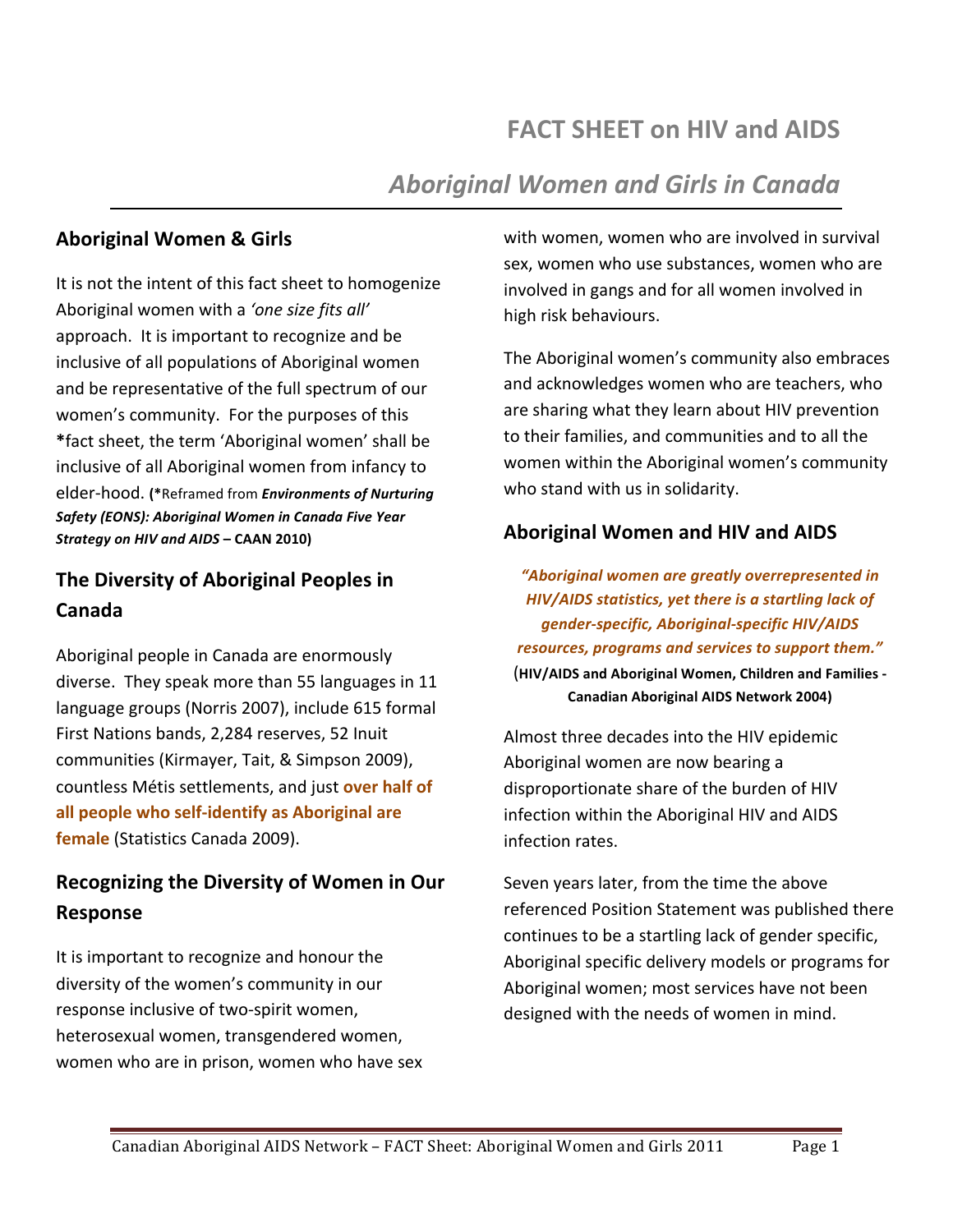The face of HIV and AIDS is changing within our Aboriginal communities; Aboriginal women are now experiencing the most new infections and to date very little has been done to coordinate a response that addresses the particular ways HIV and AIDS impacts Aboriginal women. The incidence of HIV among Aboriginal women continues to climb, which means HIV and AIDS is impacting Aboriginal women in increasing numbers, and may well continue to increase without sustainable funding and resources to effectively address these issues.

In 2010, the Canadian Aboriginal AIDS Network released two population specific strategies as the national response to alarming statistics impacting women and youth.

- **Environments of Nurturing Safety (EONS): Aboriginal Women in Canada Five Year Strategy on HIV and AIDS**
- **EXECUTE: National Aboriginal Youth Strategy on HIV & AIDS in Canada: For First Nations, Inuit and%Métis%Youth**

The goal of EONS and NAYSHAC is to begin to see a slight decrease in the statistics by 2015, and this can only be achieved through increased funding that supports implementation in all the regions.

*"If\$our\$Aboriginal\$women\$and\$our\$Aboriginal\$ youth are being impacted by HIV and AIDS at such alarming rates... where is our future?" LaVerne'Monette (1953 – 2010)*

The Aboriginal HIV/AIDS movement lost a strong warrior *woman activist and leader on December 1, 2010. Quite often'she'finished'keynote'addresses'with'thought' provoking'challenges,'like'the'above.*

## **HIV Incidence and Trends for Aboriginal Women**

- $\mathcal{Q}$  Aboriginal women are being diagnosed later, many at the AIDS stage
- $\mathcal{Q}$  Aboriginal women are being diagnosed younger than non-Aboriginals
- $\Omega$  Aboriginal women account for nearly half of all cumulative HIV infections within the Aboriginal HIV statistics
- $\Omega$  Aboriginal women represent the highest proportion of HIV infection due to the IDU (Injection Drug Use) exposure category

#### **HIV and AIDS Surveillance Data**

- $\div$  HIV/AIDS has a significant impact on Aboriginal women in particular.
- $\cdot$  Between 1998 and 2008 Aboriginal women represented 48.8% of all the HIV test reports within the Aboriginal HIV/AIDS statistics as compared with 20.6% of reports among those of other ethnicities.
- ❖ Trends observed in surveillance data suggest that injecting drug use is a particularly important risk factor for HIV and AIDS among Aboriginal people, and accounts for more HIV infections and AIDS cases among Aboriginal women than Aboriginal men.
- $\div$  Of positive HIV test reports with known sex among Aboriginal people, the proportion attributed to females ranged from 43.0% to 52.8% between 1998 and 2008, with a high of 56.6% (99/175) in 2005.

Public!Health!Agency!of!Canada's!HIV/AIDS!*Epidemiological%* Surveillance Report – July 2010